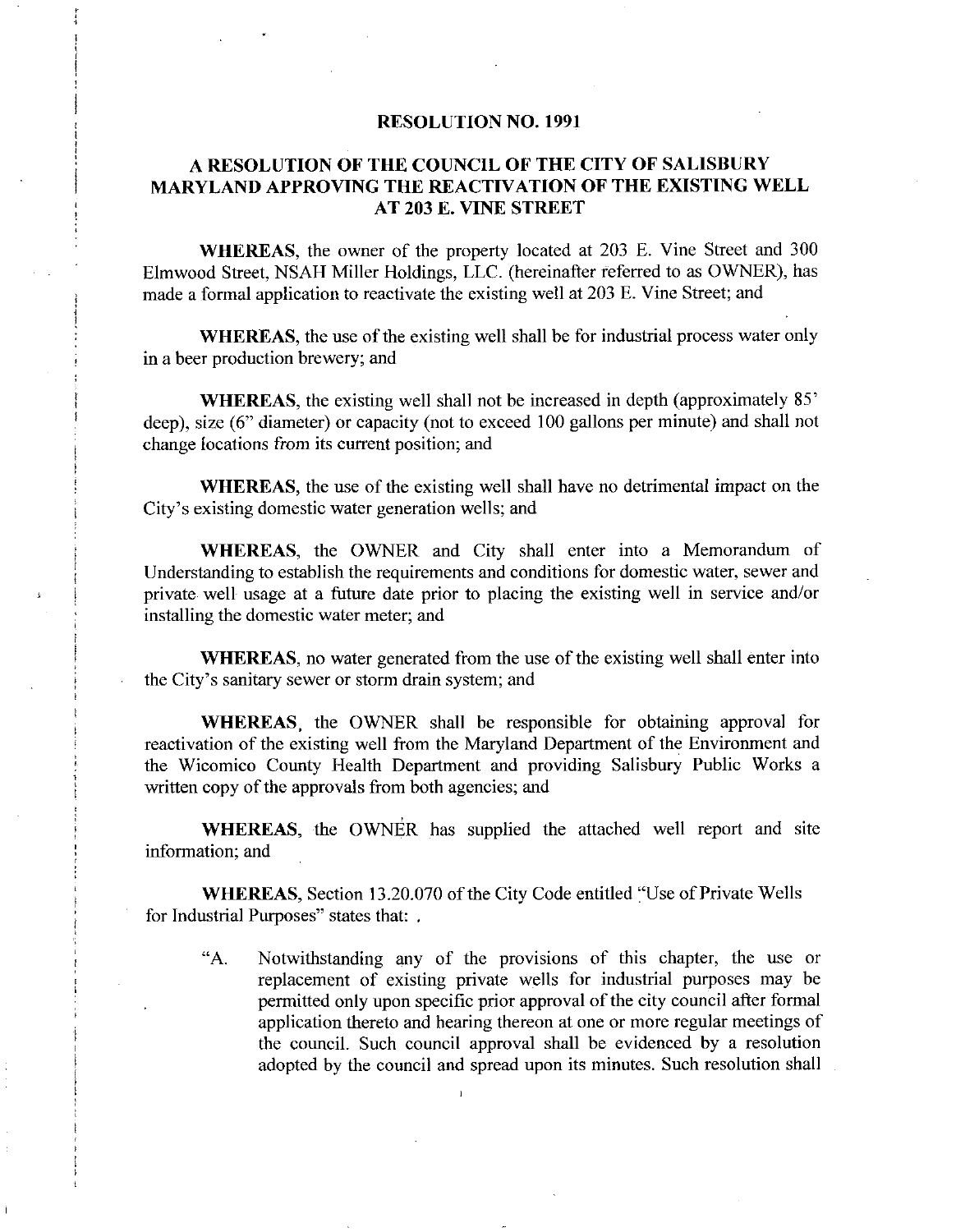set forth in precise terms the exact size, location, depth, use or uses and all other pertinent details with respect to the particular private well approved

B. It shall be the intent of this section to permit the use of an existing well or to replace an existing well with one of equal depth, size and capacity but not to permit increased well capacity, except for uses permitted by this section. In the council's sole discretion, such resolution also may specify initial permit fees and annual permit renewal fees greater than those provided in Section 13.20.020 of this chapter, but such fees in no event initial permit fees and annual permit renewal fees greater than those section. In the council's sole discretion, such resolution also may specify<br>initial permit fees and annual permit renewal fees greater than those<br>provided in Section 13.20.020 of this chapter, but such fees in no event<br>cha shall exceed five times the amounts specified in such section."

NOW THEREFORE BE IT RESOLVED that the Salisbury City Council approves and spreads upon its minutes the reactivation and use of the existing well at <sup>203</sup> **NOW THEREFORE BE IT RESOLVED** that the Salisbury City Capproves and spreads upon its minutes the reactivation and use of the existing well E. Vine Street in accordance with Section 13.20.070 paragraph A of the City Code.

THE ABOVE RESOLUTION, was introduced and duly passed at a meeting of the Council of the City of Salisbury Maryland held on the  $8<sup>th</sup>$  day of November, 2010 and is to become effective immediately upon adoption.

ATTEST

I

i

 $Brenda J. Colegrø  $\chi$  Louis Smith$ Brenda J. Colegrate Etre de Colegrate

 $\overbrace{\text{maximize} \quad \text{matrix}}$  $CITY$  CLERK PRESIDENT, City Council

APPROVED BY ME THIS

James Keton Jr.

MAYOR, City of Salisbury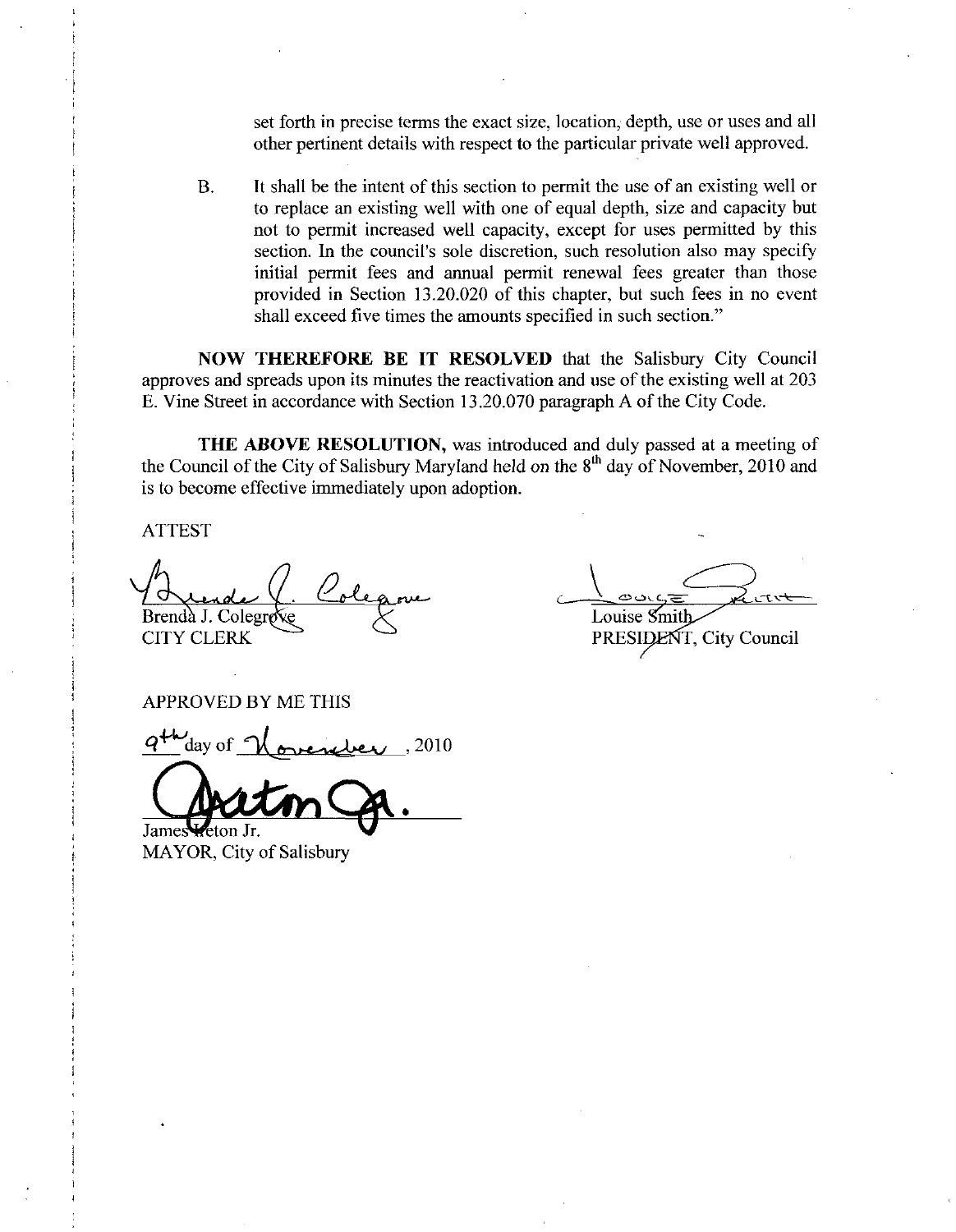**Dr** Ci  $y = \sqrt{2\pi}$ ish<sub>U</sub> **CON** MES IRETON, JR.<br>MATOR JOHN R. PICK<br>JOHN R. PICK<br>RÉ L. CHAMBERS<br>TCITY ADMINISTRATOR



JAMES IRETON, JR.<br>MAYOR MAYOR NEWS

JAMES IRETON, JR.<br>
MAYOR<br>
JOHN R. PICK<br>
CITY ADMINISTRATOR<br>
LORÉ L. CHAMBERS<br>
TANT CITY ADMINISTRATOR JAMES IRETON, JR.<br>*MAYOR*<br>JOHN R. PICK<br>*CITY ADMINISTRATOR*<br>LORÉ L. CHAMBERS<br>*TANT CITY ADMINISTRATC* JAMES IRETON, JR.<br>
MAYOR<br>
JOHN R. PICK<br>
CITY ADMINISTRATOR<br>
LORÉ L. CHAMBERS<br>
ASSISTANT CITY ADMINISTRATOR<br>
MEMORANDUM LORÉ L. CHAMBERS<br>ASSISTANT CITY ADMINISTRATOR JAMES IRETON, JR.<br>
MAYOR<br>
JOHN R. PICK<br>
CITY ADMINISTRATOR<br>
LORÉ L. CHAMBERS<br>
ASSISTANT CITY ADMINISTRATOR<br>
MEMORANDUM

MARYLAND

125 NORTH DIVISION ST., RM 202 SALISBURY, MARYLAND 21801 ORT, MARTEAN<br>Tel: 410-548-3170<br>Fax: 410-548-3107

PUBLIC WORKS TERESA GARDNER, P.E. Fax: 410-548-3107<br>PUBLIC WORKS<br>RESA GARDNER, I<br>DIRECTOR

November 3, 2010

# MEMORANDUM

| TO:              | Teresa Gardner                                                   |
|------------------|------------------------------------------------------------------|
| <b>FROM:</b>     | Dallas Baker                                                     |
| SUBJE <b>CT:</b> | Resolution for Brewery / Old Ice Plant<br>SPW Project No. 06-036 |
| CC:              | Dale Pusey<br>Matt Drew<br><b>Bill Holland</b><br>File           |

Attached please find a Resolution for City Council consideration regarding the reactivation and use of an existing industrial well at 203 E. Vine Street. The existing well was used by the old Messick Ice Plant and the current owner NSAH Miller Holdings, LLC. would like to use the existing well to serve a new brewery interested in relocating to Salisbury. The well would provide industrial process like to use the existing well to serve a new brewery interested in relocating to Salisbury. The well would provide industrial process water only, none of which would enter the City's sewer or storm drain system. City Code section 13.20.070 does allow for the use of existing industrial wells within limits contingent upon approval by a City Council Resolution. Salisbury Public Works does not believe the use of this well will set a precedent with other users requesting private well service because the City Code is very specific to existing industrial wells only.

In addition to the brewery, the owner is proposing to build a restaurant onsite which would use City standard domestic water and sewer for its half of the business. The brewery and restaurant would utilize the existing ice plant facility with the only new construction being the addition of six (6) handicap parking spaces. The owner has supplied the attached well report and site information for City use

Please let me know if there are any questions.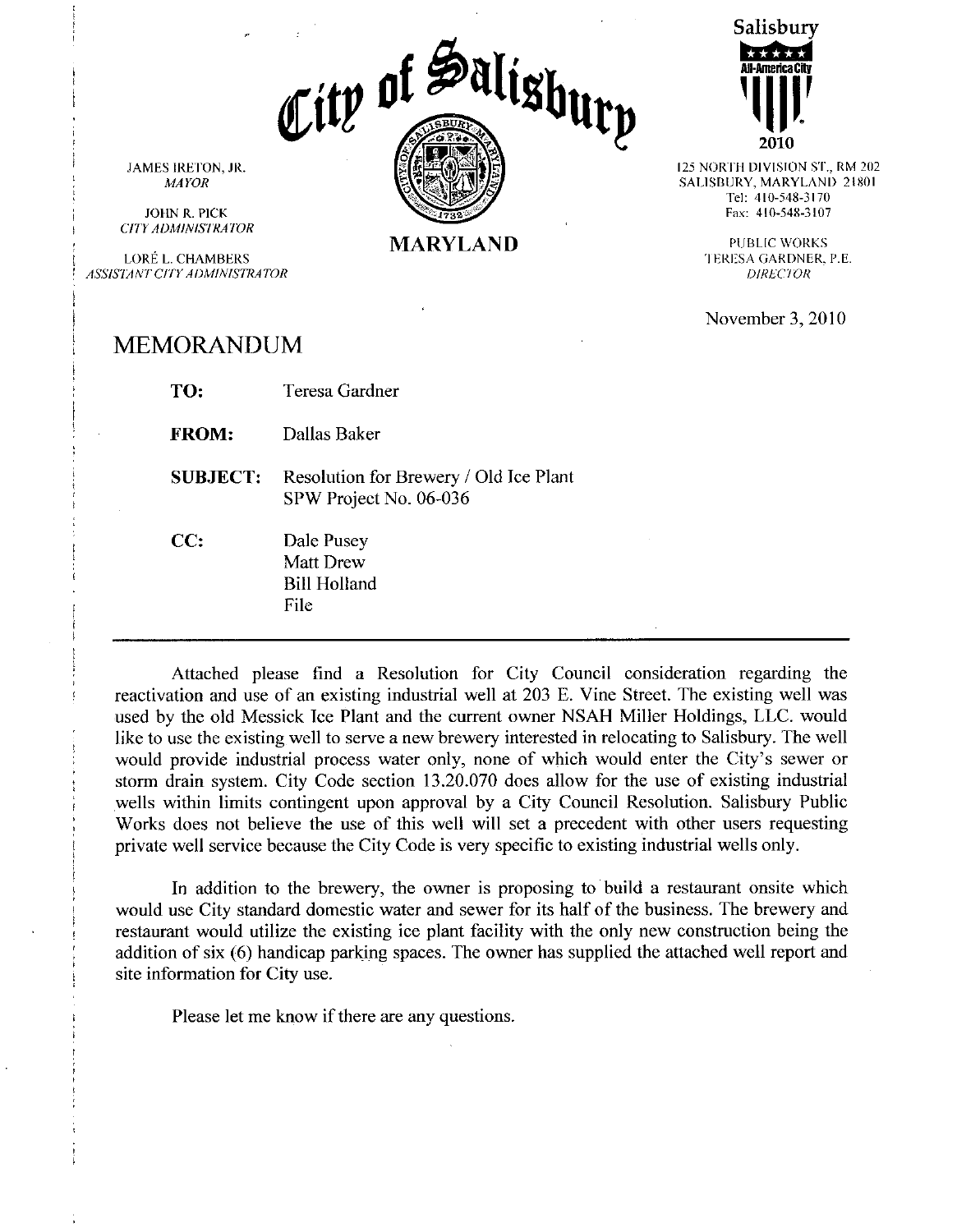# Brenda Colearove

| From:               | John Pick                                                                                  |
|---------------------|--------------------------------------------------------------------------------------------|
| Sent:               | Wednesday, November 03, 2010 12:38 PM                                                      |
| To:                 | <b>Brenda Colegrove</b>                                                                    |
| Cc:                 | Dallas Baker                                                                               |
| Subject:            | FW: Background information for Evolution Brewing presentation to City Council (Nov 8)      |
| <b>Attachments:</b> | evo brewery - water appropriation permit.pdf; Evolution Brewery - Site Rendering.pdf; sk01 |
|                     | Model (1) pdf; Well_and_Water_Test_Results.pdf; evolution - wic health dept.pdf; mde -     |
|                     | exemption email pdf                                                                        |
|                     |                                                                                            |

Brenda - these are the attachments to the resolution we will get from Dallas. Please use the e-mail from Matt as an attachment as well

John Pick City Administrator 125 N. Division St. 125 N. Division St.<br>Salisbury, MD 21801<br>410-548-3100



From **From:** Matt Drew [mailto:mdrew@awbengineers<br>**Sent:** Wednesday, November 03, 2010 11:56 AM |<br>|<br>| Matt Drew [mailto:mdrew@awbengineers.com]<br>| Wednesday, November 03, 2010 11:56 AM<br>| las Baker: John Pick To: Dallas Baker: John Pick Cc: Brent Miller CCIM CPM; Tom Knorr; John Knorr; Todd Van Geluwe Subject: Background infomation for Evolution Brewing presentation to City Council (Nov 8)

Dallas & John--

i

i

i

Attached is background information for the Evolution Brewery well resolution presentation for City Council

Project Summary

Evolution Brewing is planning to renovate the existing Reddy Ice building (201 East Vine Street, Salisbury MD) into a microbrewery and restaurant. The site is currently served with municipal water and sewer service. An existing well on the property was used previously to provide make-up water for industrial icemaking. The well has been dormant for over 10 years, but was recently tested and found to acceptable for use in the brewery. (See attached report).

The proposed project has been reviewed by Salisbury Public Works, Maryland Department of the Environment, and Wicomico Health Department.

MDE will be providing an exemption for this use, as the usage quantity is below 5000 gallons per day (See attached email). Wicomico Health Department has reviewed the project and will not be requiring any permitting for this use (See attached letter).

Proposal: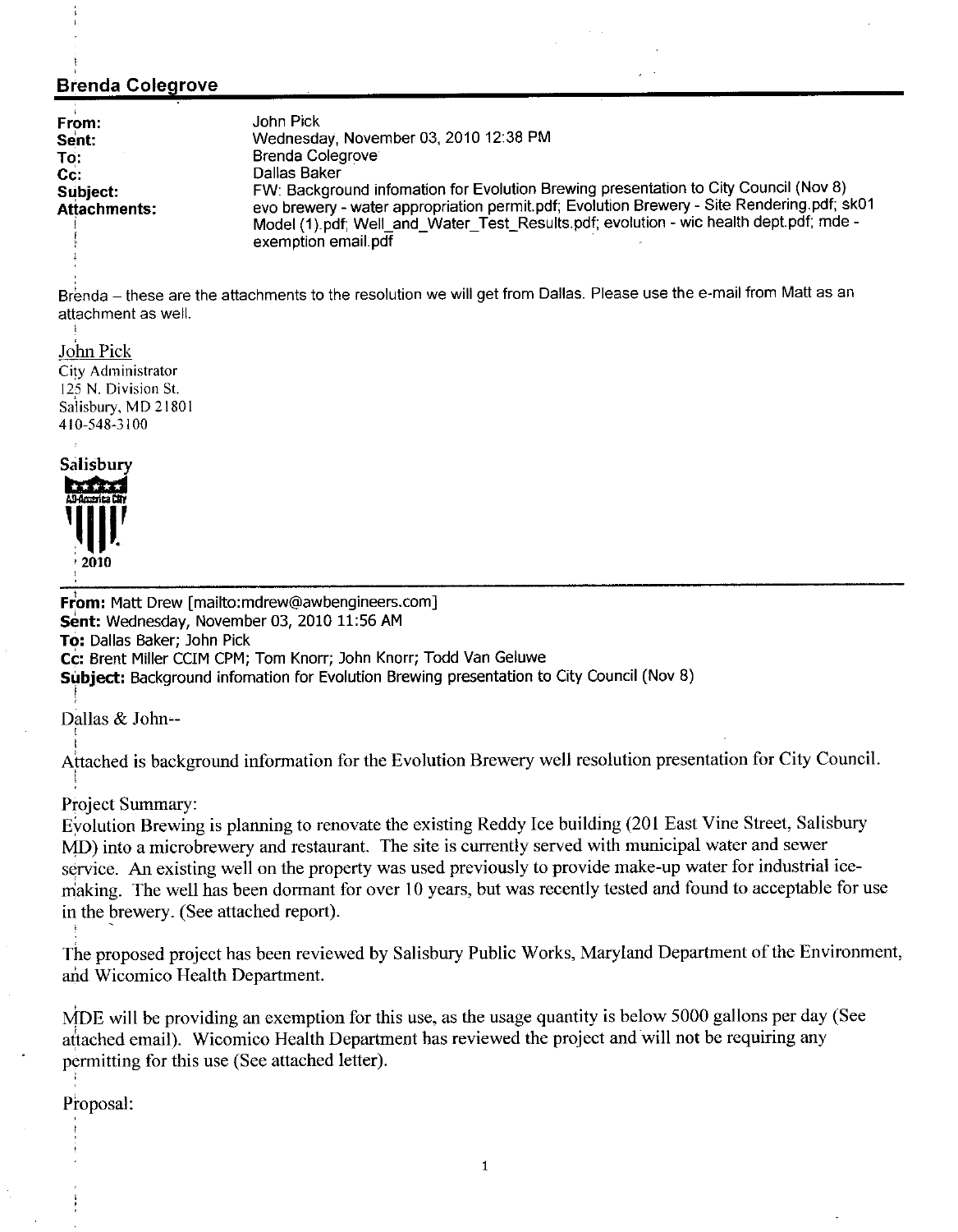Recommission the existing well, and distribute the well water for into the brewery-portion of the building brewery process make-up water.

What is required from Council

Provide an afirmative resolution in accourdance with City Ordinance 13.20.070 allowing the use of this existing well

<sup>,</sup><br>thew Drew, P.E.<br>lignineers<br>orthwood Drive<br>ry, MD 21801<br>@awbengineers.com<br>) 742-7299<br>) 742-0273<br>880-8304 ÷ Thanks Thanks,<br>
Matt<br>
G. Matthew Drew, I<br>
Exec. Vice-Presider<br>
AWB Engineers<br>
1942 Northwood Dr<br>
Salisbury, MD 2180<br>
<u>mdrew@awbengine</u><br>
p: (410) 742-7299<br>
f: (410) 742-0273<br>
c: (443) 880-8304 Matt --:<br>G. Matthew Drew, P.E.<br>Exec. Vice-President AWB Engineers 1942 Northwood Drive Salisbury, MD 21801 Salisbury, MD 218<br>
mdrew@awbengir<br>
p::(410) 742-7299<br>
f: '(410) 742-0273 mdrew@awbengin<br>p: (410) 742-7299<br>f: (410) 742-0273<br>c: (443) 880-8304 mdrew p:<sup>{</sup>(410) 742-7299<br>f: {(410) 742-0273  $\mathbf{I}$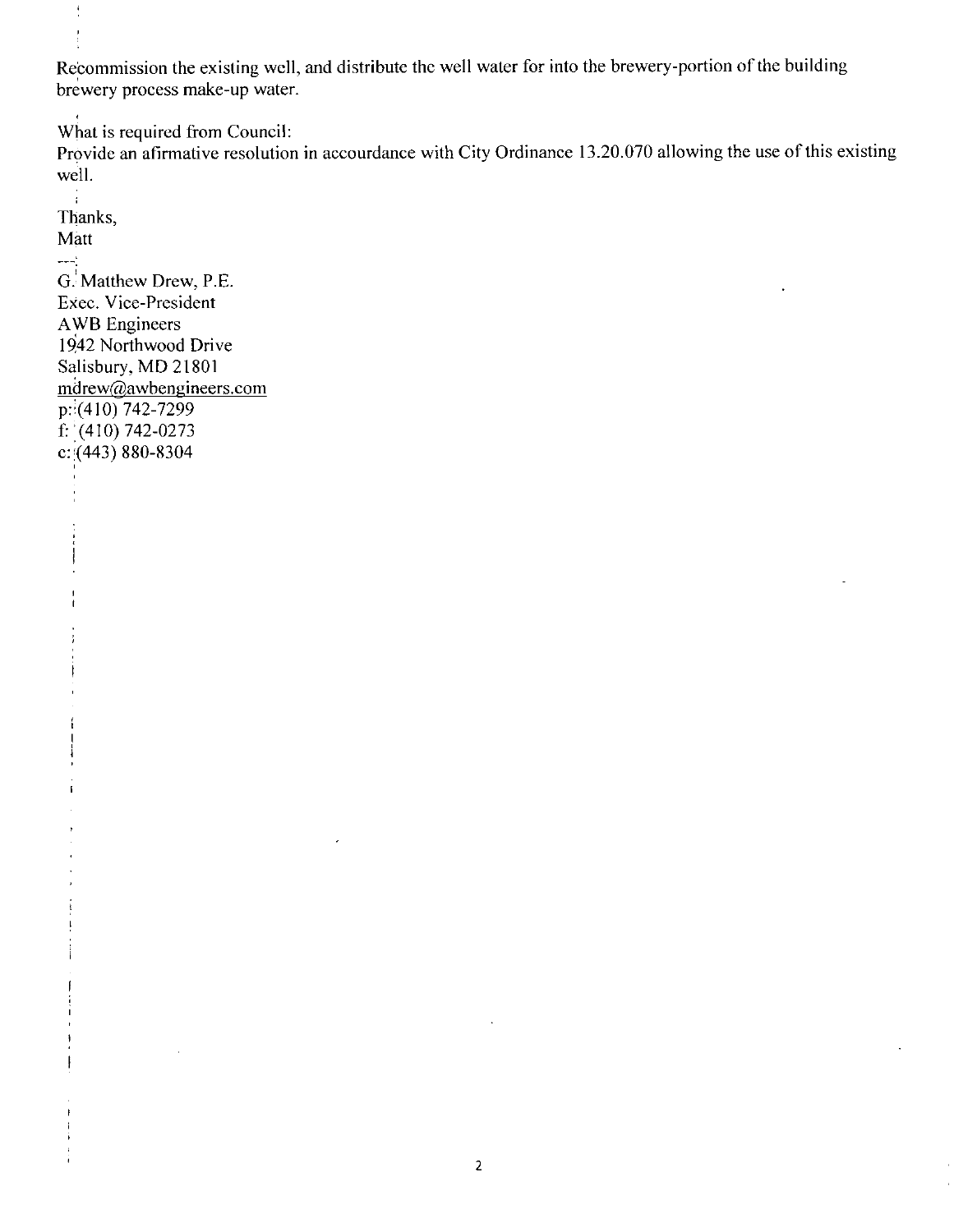MARYLAND DEPARTMENT OF THE ENVIRONMENT<br>
Water Management Administration - Water Rights Division<br>
1800 Washington Blvd. • Baltimore, Maryland 21230<br>
(410) 537-3591 • 1-800-633-6101 • http://www.mde.state.md

| □ New Application <b>X</b> Change in Existing Permit                                                                                                                                                                                                                                                                    | APPLICATION TO APPROPRIATE AND USE WATERS OF THE STATE<br>Application Number                                                                                                                                                                                                                                    |  |  |
|-------------------------------------------------------------------------------------------------------------------------------------------------------------------------------------------------------------------------------------------------------------------------------------------------------------------------|-----------------------------------------------------------------------------------------------------------------------------------------------------------------------------------------------------------------------------------------------------------------------------------------------------------------|--|--|
| <b>APPLICATION</b><br>VSAH MILLER HOLDINGS LLC.                                                                                                                                                                                                                                                                         | 352440                                                                                                                                                                                                                                                                                                          |  |  |
| Owners Name<br>MAIN ST<br>206 ENST                                                                                                                                                                                                                                                                                      | (Daytime Phone Number)<br>CALISBWZY                                                                                                                                                                                                                                                                             |  |  |
| (Mailing Address)<br>(Street)                                                                                                                                                                                                                                                                                           | (Zip Code)<br>(State)<br>(City)                                                                                                                                                                                                                                                                                 |  |  |
| <b>WITHDRAWAL of GROUNDWATER</b><br>Appropriate and use an annual average of<br>Gallons per day, and<br>(Total Annual Use / 365)<br><u>१५०० - १</u><br>gallons per day during<br>(Highest Monthly Use / 30)<br>month of maximum use, from i wells, having a                                                             | WITHDRAWAL of SURFACE WATER<br>Appropriate and use an annual average of<br>gallons per day, and a maximum use<br>(Total Annual Use/365)<br>of<br>gallons in any one day, from<br>(Name of Stream or Waterway)                                                                                                   |  |  |
| inches, and a depth of $\mathcal{H}$<br>feet<br>diameter of<br>(Estimate)<br>(Estimate)                                                                                                                                                                                                                                 | (Exact Location of Intake)                                                                                                                                                                                                                                                                                      |  |  |
| <b>PROJECT LOCATION</b><br>MAP 12 GRID 8 PARCEL 1628<br>200 ELANWOO ST/201 EAST VINE ST.<br>ADDRESS - MAP DIRECTIONS - ADC PAGE/GRID - TAX MAP PAGE/GRID/PARCELY<br><b>(STREET</b><br>Phone Number 410-251-3844<br>County WICOMKASubdivision or Town SAUSSUPH<br>Name and Type of Business EVOLUSTION CRAPT BREWING CO. |                                                                                                                                                                                                                                                                                                                 |  |  |
| SUBDIVISIONS MUST INCLUDE PLAT - ALL PROJECTS MUST INCLUDE LOCATION MAP                                                                                                                                                                                                                                                 |                                                                                                                                                                                                                                                                                                                 |  |  |
| <b>PURPOSE</b><br>The water will be used for:<br>Community Water Supply<br>Non-Potable Supply (sanitary non Drinking Water)<br>O.<br>D Potable Supply<br>Cooling Water<br>o<br>Irrigation<br>o<br><b>SZL</b> Process Water<br>Other, explain                                                                            | <b>WASTEWATER TREATMENT AND DISPOSAL</b><br><b>Public Sewer</b><br>o<br><b>El Groundwater</b><br>G Subsurface (Tilefield, Seepage Pit etc.)<br><b>D</b> Spray Irrigation<br>A Other, Explain WATER WED FOR<br>REVERA <del>RE</del> PRODUCTOR<br>□ Surface Water<br>(Name of stream)<br><b>DISCHARGE PERMIT#</b> |  |  |
| <b>SIGNATURE</b><br>C/MILLER<br>MAMHING MEMBER-<br>(NAME)<br>ராம<br>PRINT                                                                                                                                                                                                                                               | THIS APPLICATION WILL NOT BE<br>PROCESSED WITHOUT A SIGNATURE<br><b>AND LOCATION MAP</b>                                                                                                                                                                                                                        |  |  |
| <b>REVIEW BY COUNTY ENVIRONMENTAL HEALTH OR DESIGNATED AGENCY</b><br>THIS SECTION NOT TO BE COMPLETED BY APPLICANT                                                                                                                                                                                                      |                                                                                                                                                                                                                                                                                                                 |  |  |
| IS PROJECT CONSISTANT WITH THE COUNTY WATER AND SEWER PLAN AND LOCAL PLANNING AND ZONING?                                                                                                                                                                                                                               |                                                                                                                                                                                                                                                                                                                 |  |  |
| $\Box$ YES<br>□ NO, Explain                                                                                                                                                                                                                                                                                             |                                                                                                                                                                                                                                                                                                                 |  |  |
| Signature of County Representative<br>(Signature)                                                                                                                                                                                                                                                                       | (Tile)<br>(Date)                                                                                                                                                                                                                                                                                                |  |  |
|                                                                                                                                                                                                                                                                                                                         |                                                                                                                                                                                                                                                                                                                 |  |  |
| Form Number MDE/WMA/PER.001<br><b>Revision Date 11/02/2000</b><br>TTY Users 1-800-735-2258                                                                                                                                                                                                                              | Page 1 of 1<br>Recycled Paper & 3                                                                                                                                                                                                                                                                               |  |  |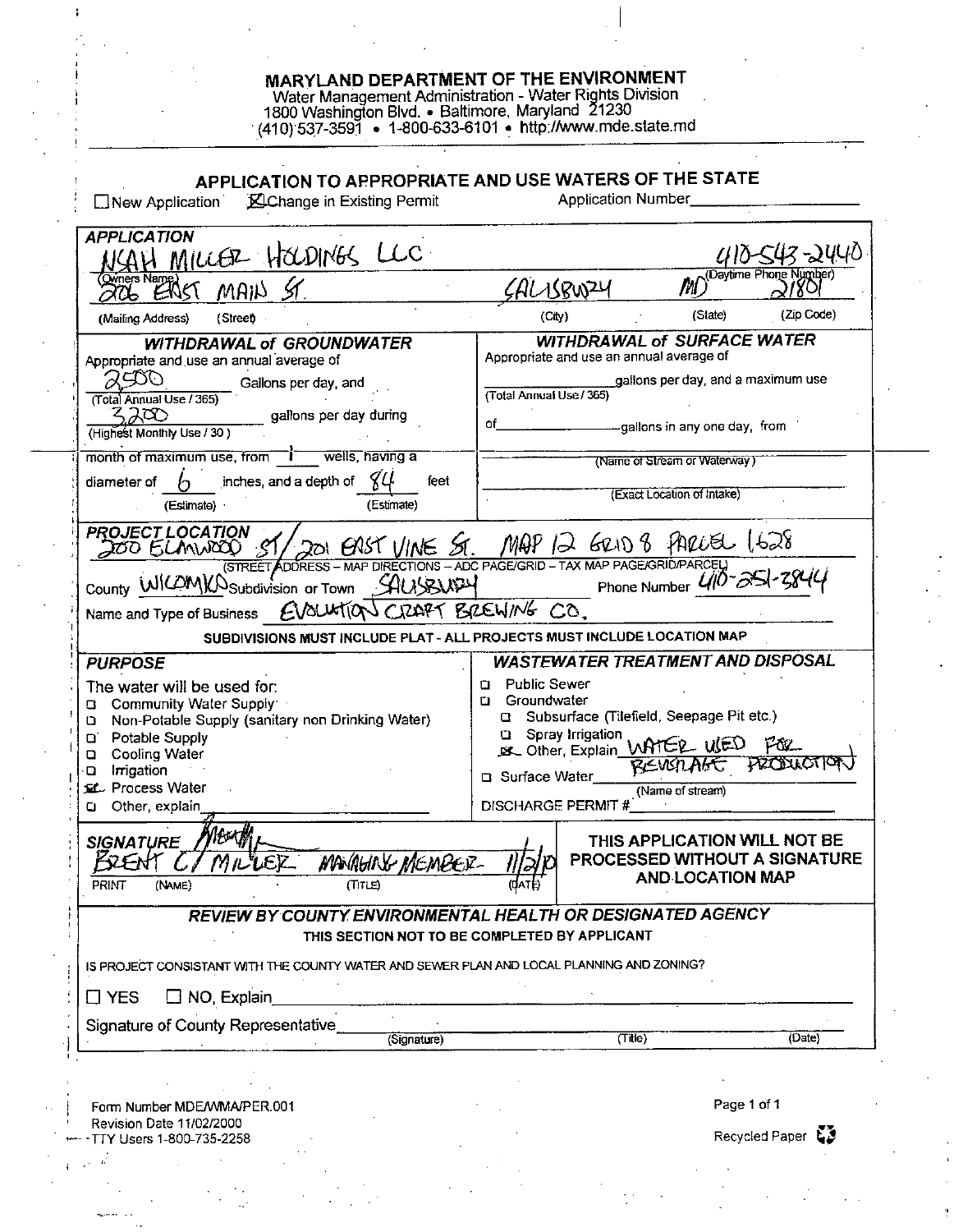# ATLANTIC WELL DRILLING, INC.

Qualiry Drilling with Experience

P.O. Box 250 DELMAR DE 19940 (302) 875 5017 (302) 846 3991 (410) 749-0500 Fax (302) 846-3999

Mr. Brent Miller c/o Sperry Van Ness 206 E. Main St

410-543-2440 (410-749-7600)\*

 $10 - 20 - 10$ 

Redi Ice

Salisbury, Md 21801

Redi Ice<br>Vine St. and Eastern Shore Dr./ Salisbury

Breni.

i

 $\begin{array}{c}\n\cdot & \cdot \\
\cdot & \cdot \\
\cdot & \cdot\n\end{array}$ 

The results of the well and pump test at the Redi Ice plant are as follows:

- I. Water quality analysis: See Attached from Sharp Water. They look very good and are typical for this the results of the Water quality<br>area. The pH<br> $\frac{1}{2}$  The pH water quanty analysis: See Attached from Sharp water. They look very good and are typical for this area.<br>The pH of 6.2 is on the acidic side, with 7 being neutral, however depending on the quality needs<br>for the brew-master
- 2. Well data: The well is a 6" pvc well, at 84' deep inside a 12" surface casing. The static water level is 24 deep and after cleaning and redeveloping for 4.5 hrs, produces approx. 100 gpm of clear and clean potable water. It is a viable supply for the water needs as indicated by the user.
- 3. Pump data: The existing pump is not useable. It is a 15 hp Goulds submersible pump,  $230v$  and 3 phase. The model is a 225H 15 4stage with Franklin motor l.D.  $\#$  suggesting an installation of 1989 circa. The pump and motor and 3" galv riser pipe were heavily encrusted with corrosion and iron. The new water supply needs suggest a pump in the range of a 1.5 hp  $-$  3 hp pump that can operate on 230v, 1 phase and produce  $40 - 50$  gpm, if the 2000 gals per day need is accurate. I

Atlantic Well Drilling, Inc.

Greg Pries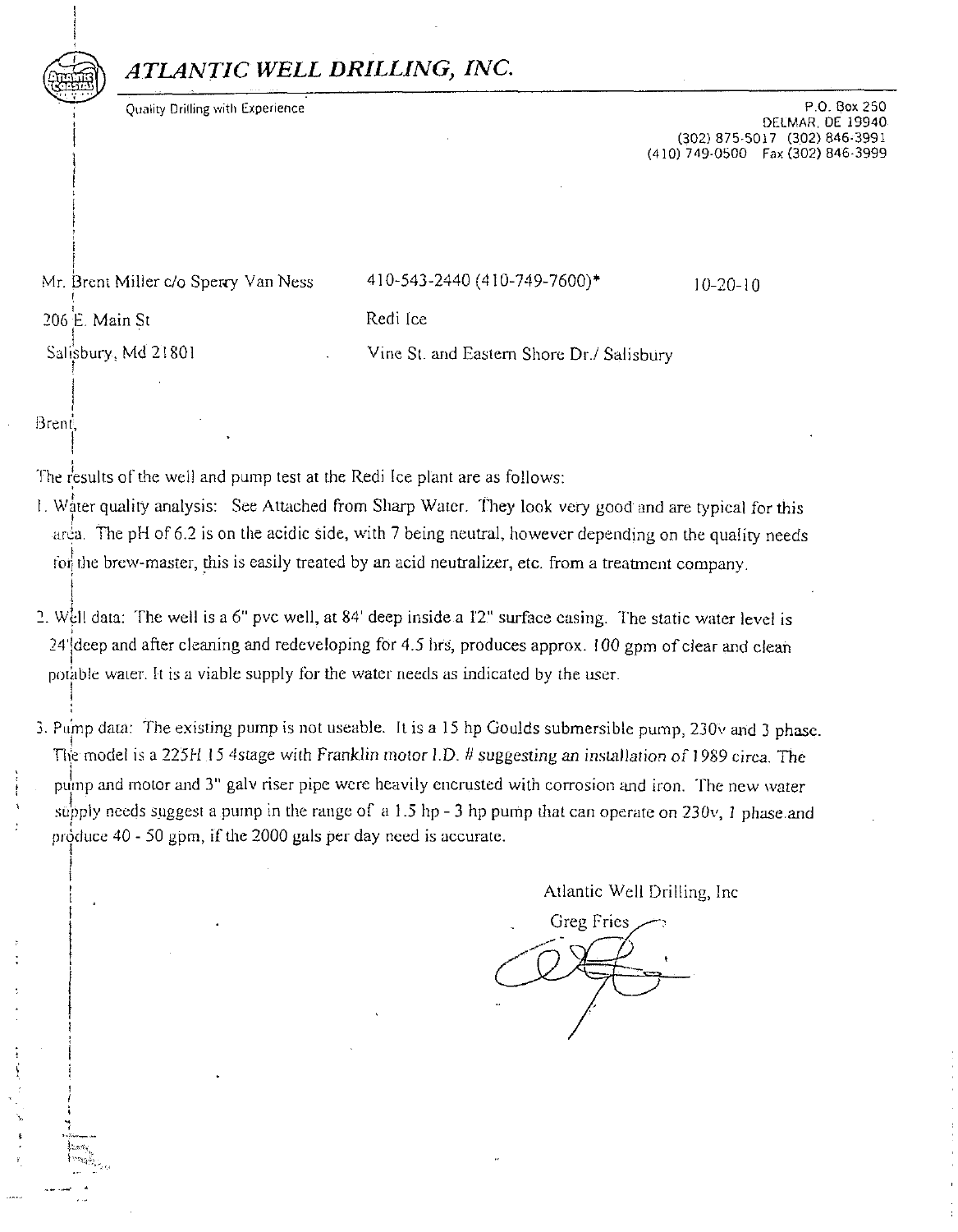

October 20, 2010

# Redi - Ice Water Test Results

- $\bullet$  Iron: 0.20 ppm
- · Hardness: 2 gpg
- · Nitrates: 5 ppm
- pH:  $6.20$
- Total Dissolved Solids: 80 ppm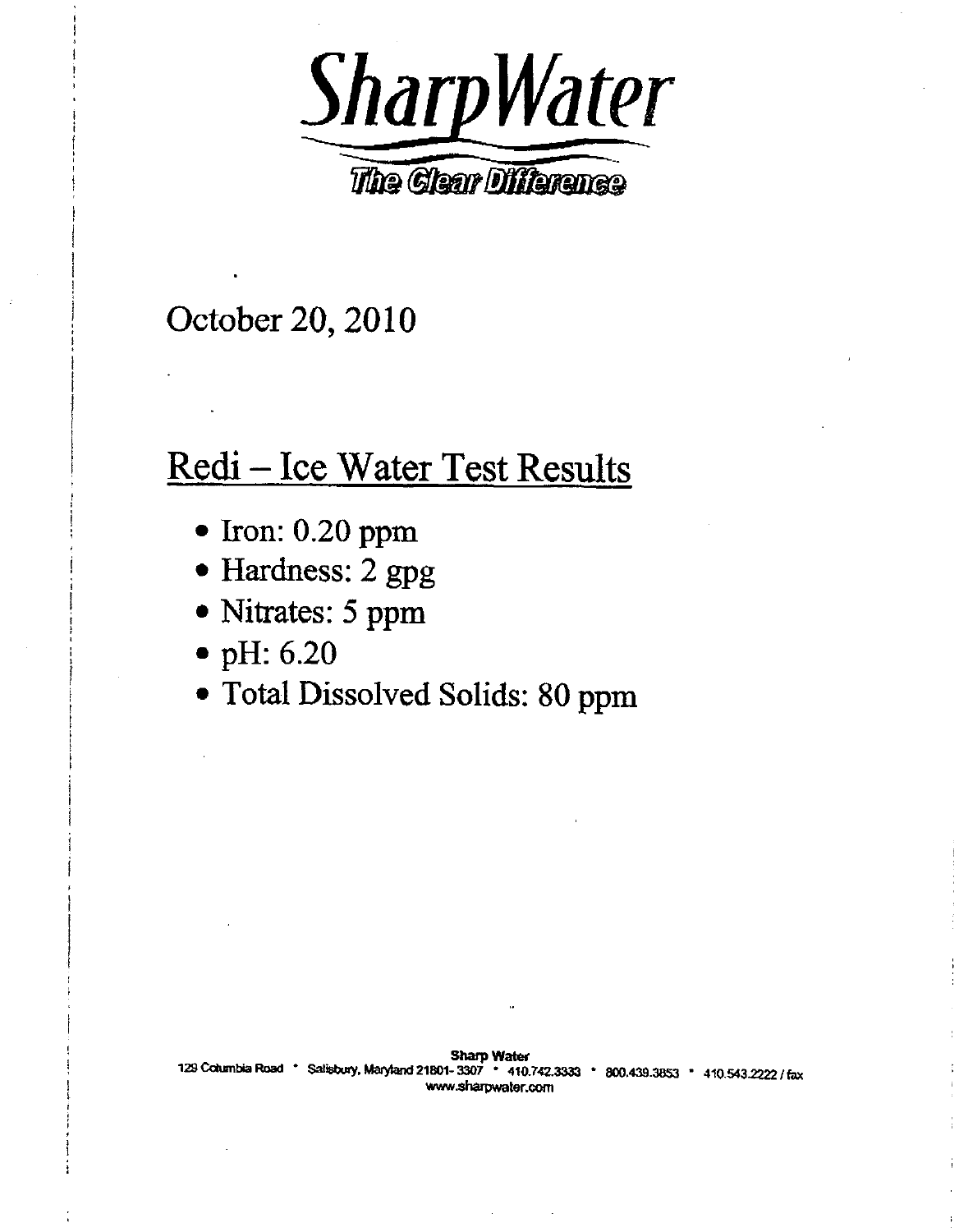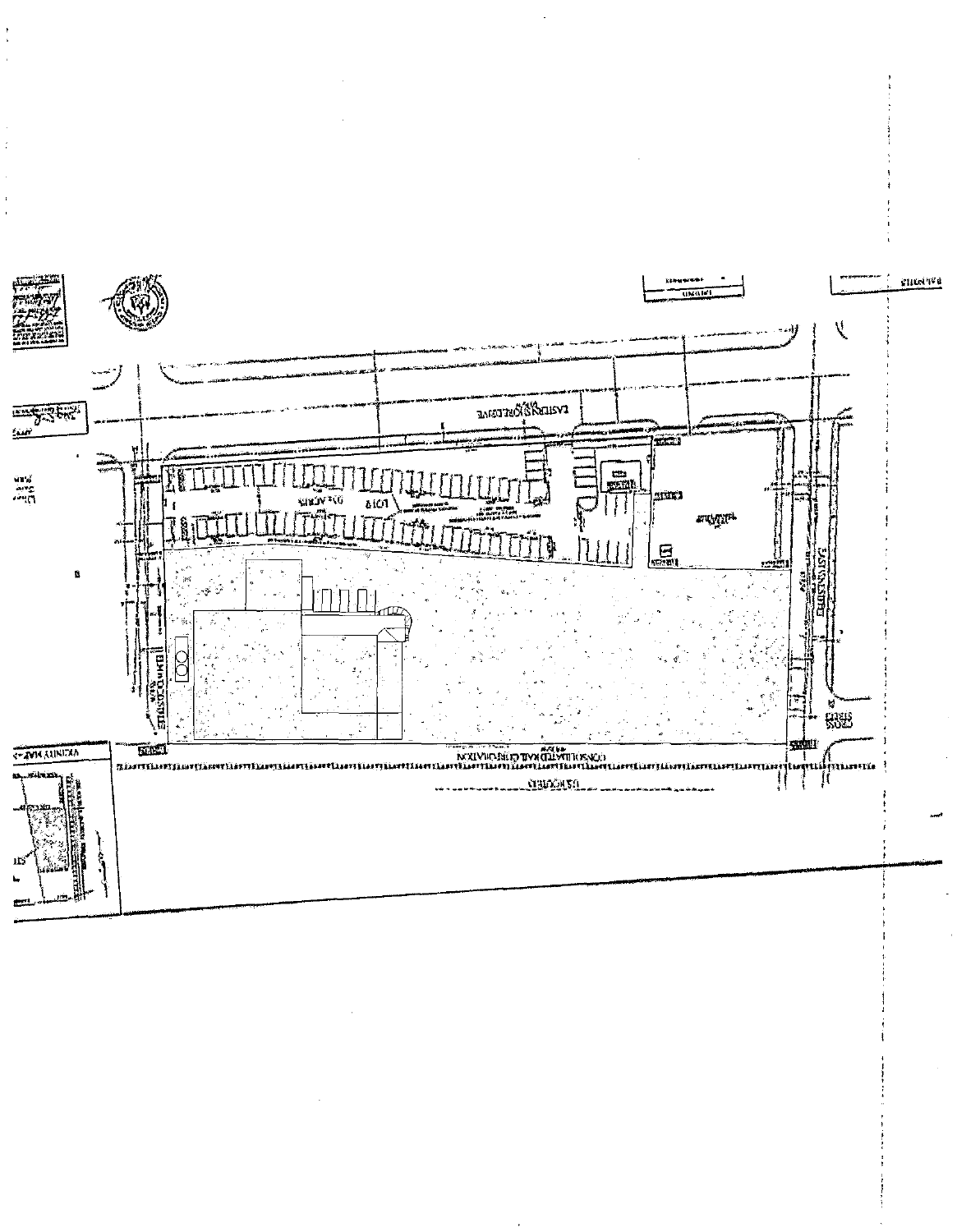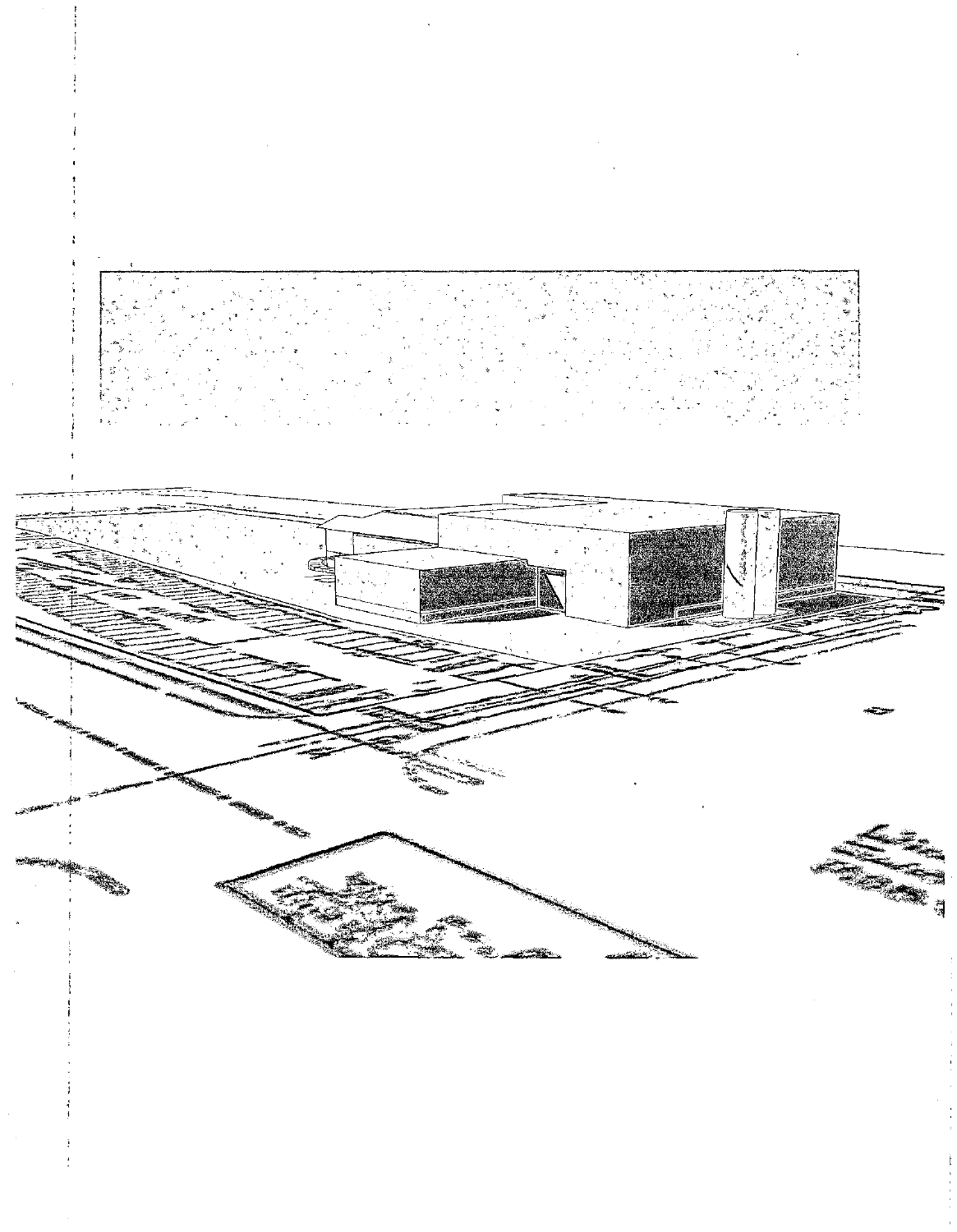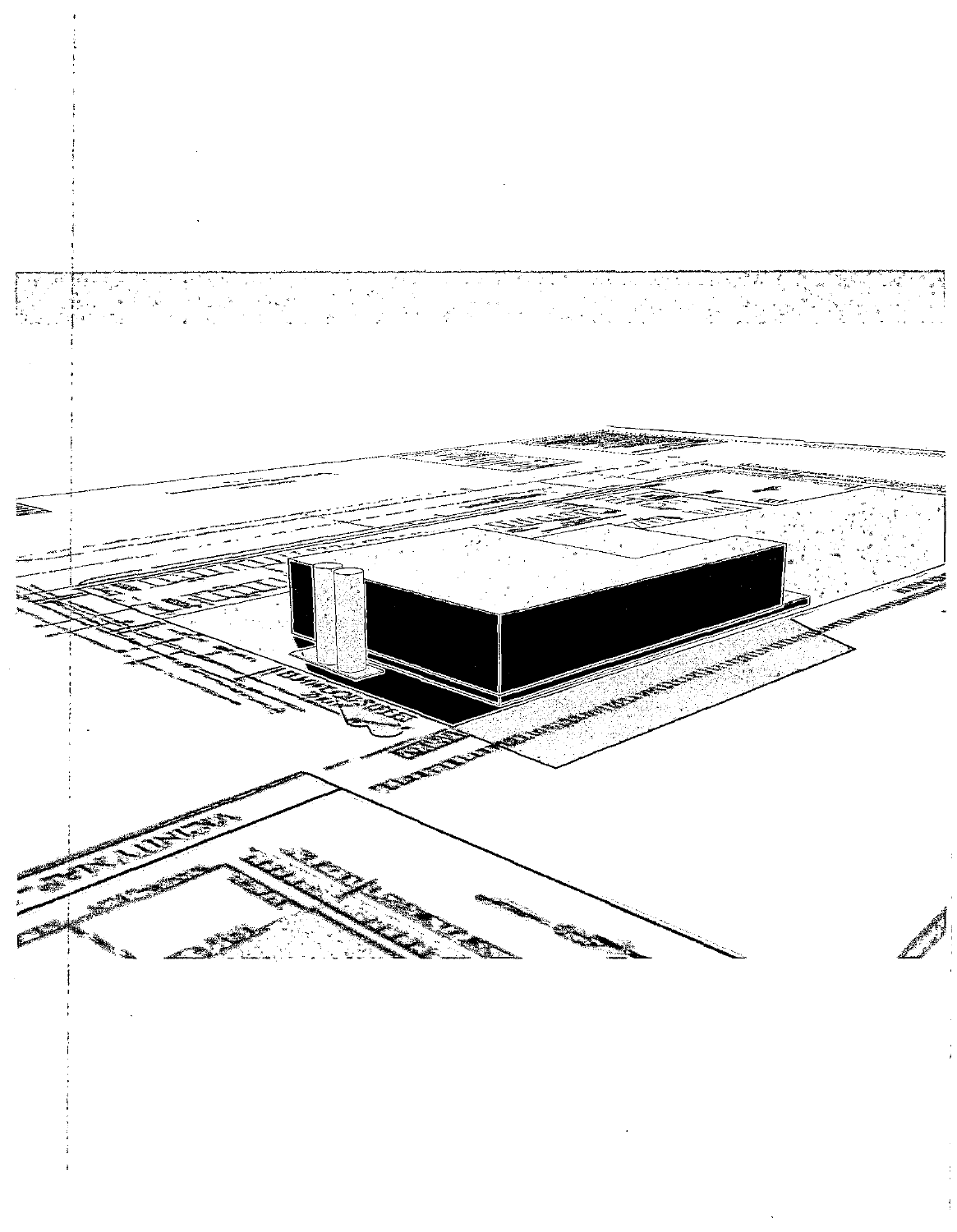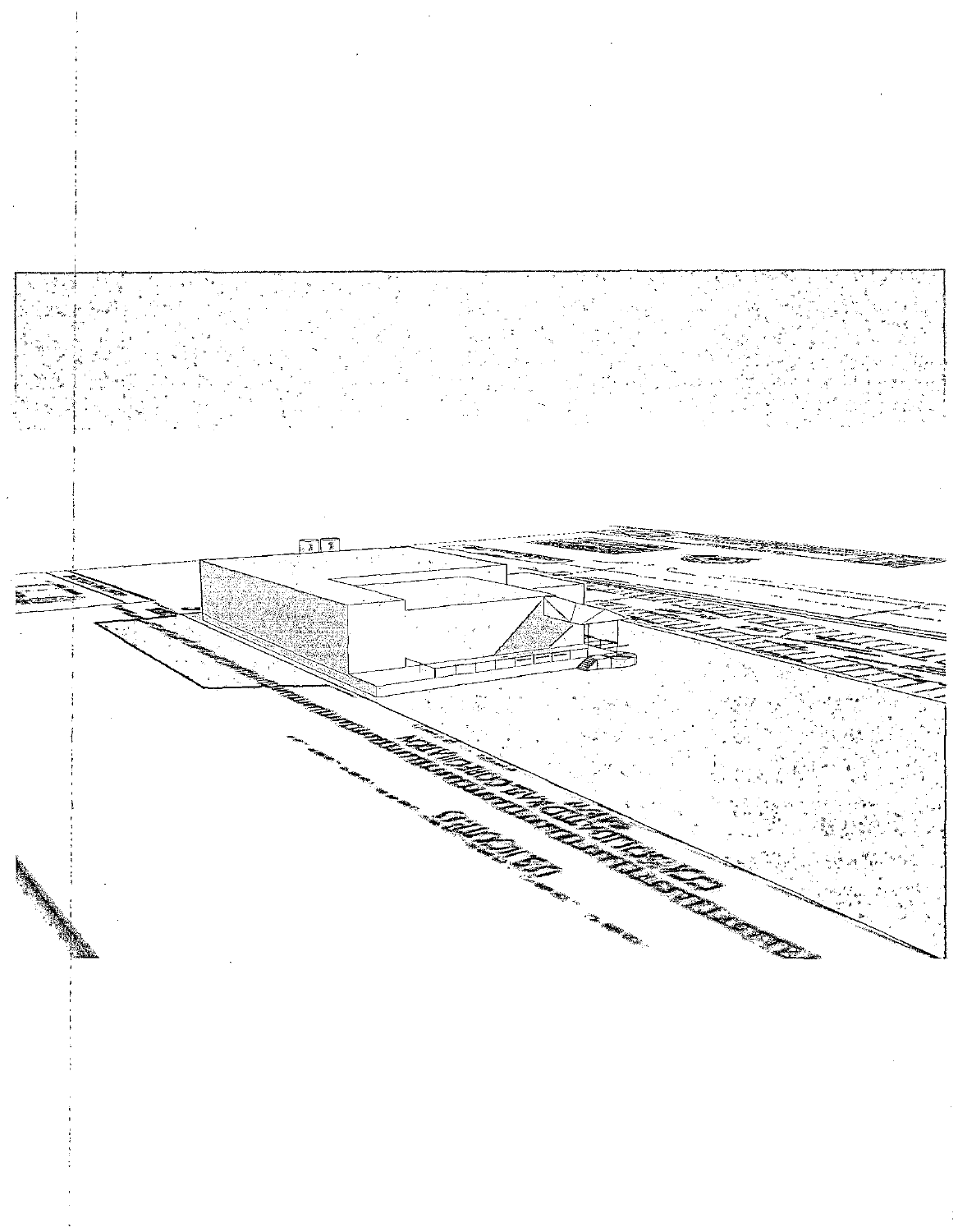

 $\frac{1}{2}$ 4.  $\frac{1}{2}$  $\sim$  $\mathbb{R}^2$  $\mathcal{L}$  $\frac{1}{3}$  $\frac{1}{2}$  $\mathbf{t}_{2}$ ł



ï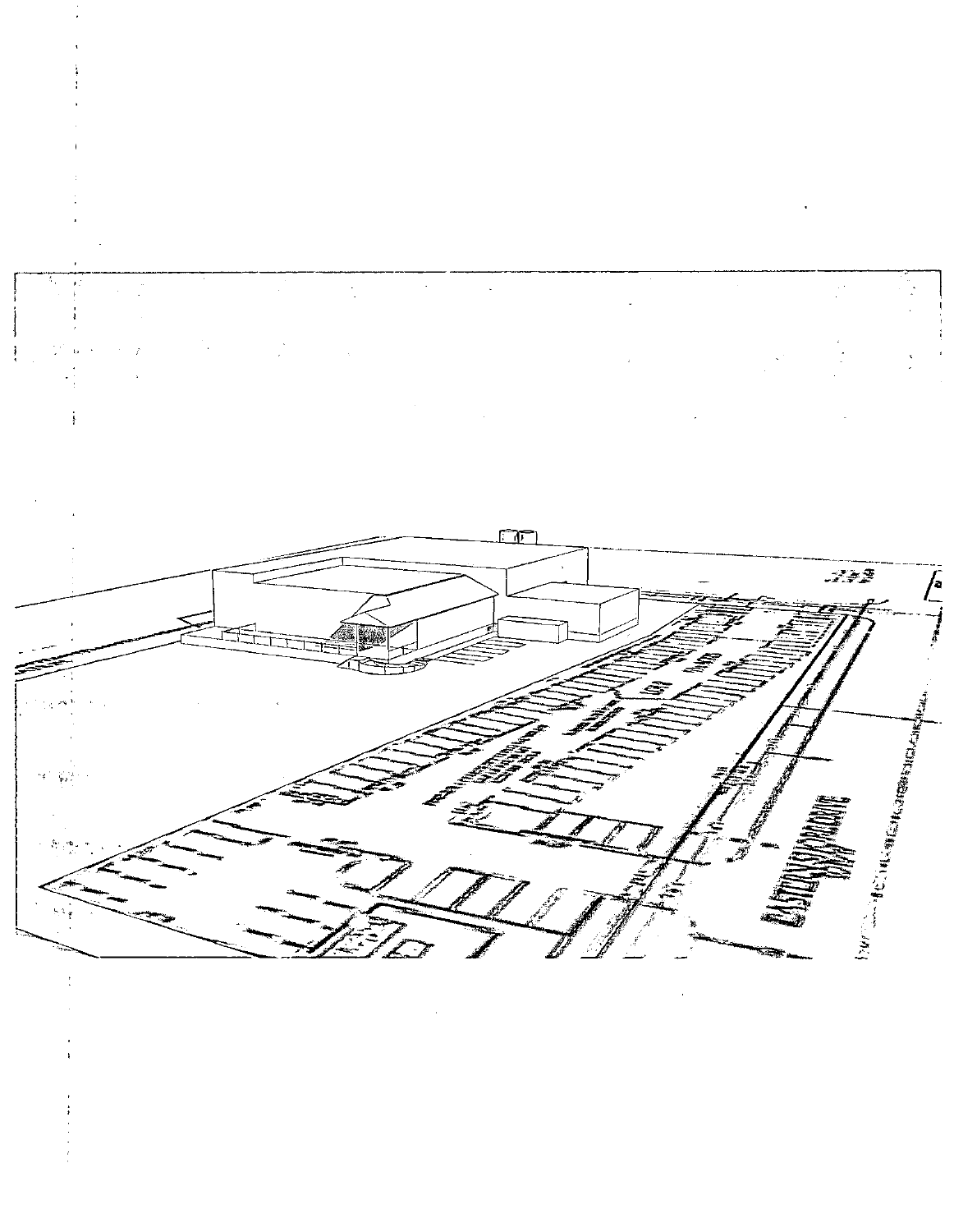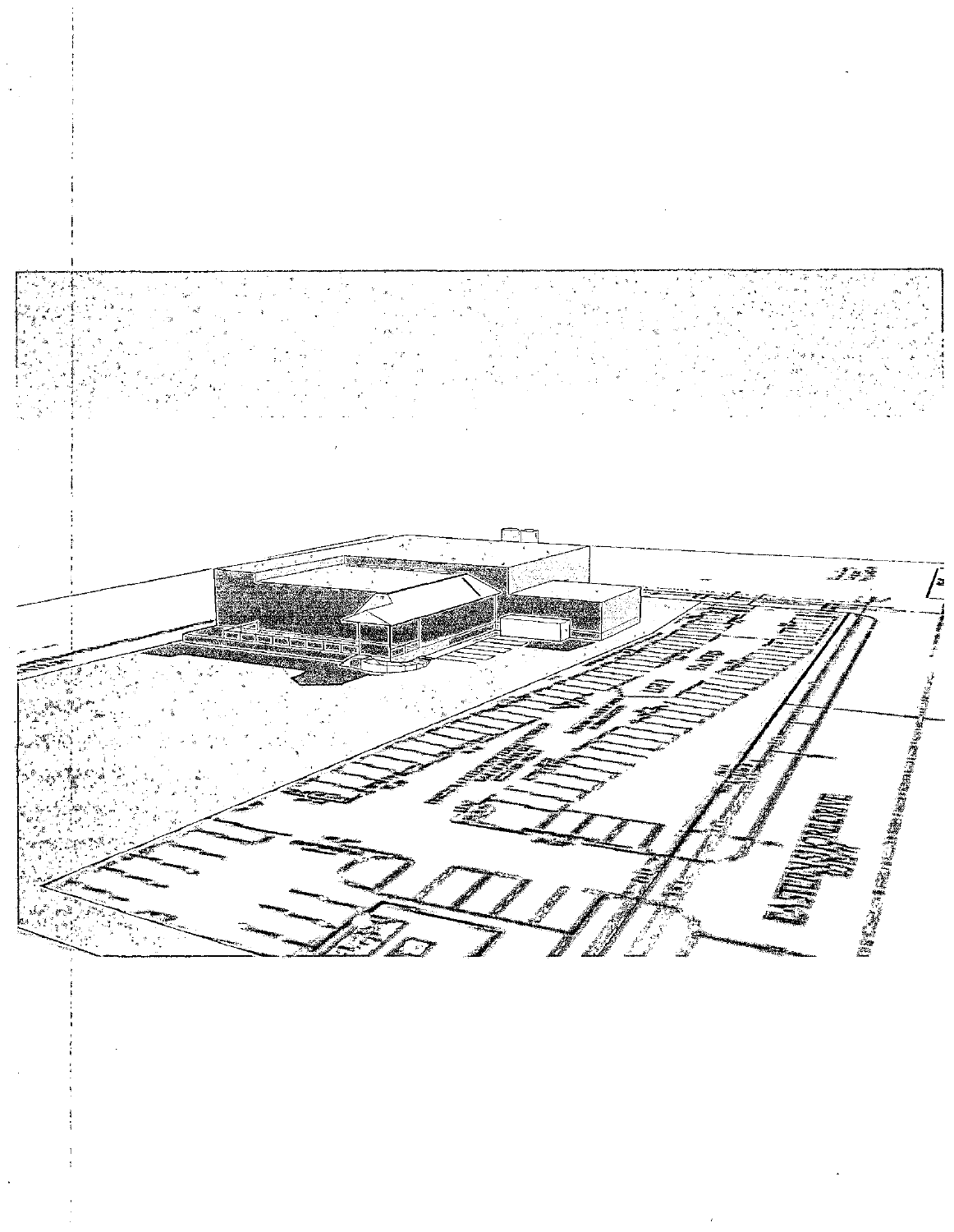

October 29, 2010 October 29, 201<br>10-GMD-1158

Mr. Dave Moreno Wicomico County Health Department Environmental Health 108 East Main Street Salisbury, MD 21801

> RE: Re-use of existing underground well Former Keddy Ice Property Elmwood & Vine Streets Salisbury, MD AWB Project #101015

Dear Dave,

Thanks for taking my call today

Thanks for taking my call today.<br>As we discussed, AWB Engineers is working on a<br>ding into a microbrewery and restaurant. The exis project to redevelop the former Keddy Ice building into a microbrewery and restaurant. The existing site is served by municipal water and sewer at the northern (Elmwood St) portion of the property. The site also has an existing  $6$ " well located at the southern portion (Vine St) that was previously used as make-up water for an industrial ice making operation. The operation was ceased over 10 years ago, and the well has since been dormant

Atlantic/Coastal Well has performed a capacity and water quality test on the well, and found that the well will be suitable for use in the microbrew operation. A copy of their report is enclosed with this letter

Our team met with officials from Salisbury Public Works on October 28, 2010, and<br>ed a conceptual development plan, where the well-sourced water would be used as presented a conceptual development plan, where the well-sourced water would be used as process make up water for the microbrewery and the municipal sourced water would be used for all plumbing fixtures and other uses within the building. This concept was well received by City officials and we were given conditional approval to proceed and one of the conditions was to review this project with MDE & Wicomico Health Department.

## EN GINEERS/ARCHITECTS

i

1942 NORTHWOOD DRIVE / SALISBURY, MARYLAND 21801-7824 Phone (410) 742-7299 / FAX (410) 743-7299 FAX (410 74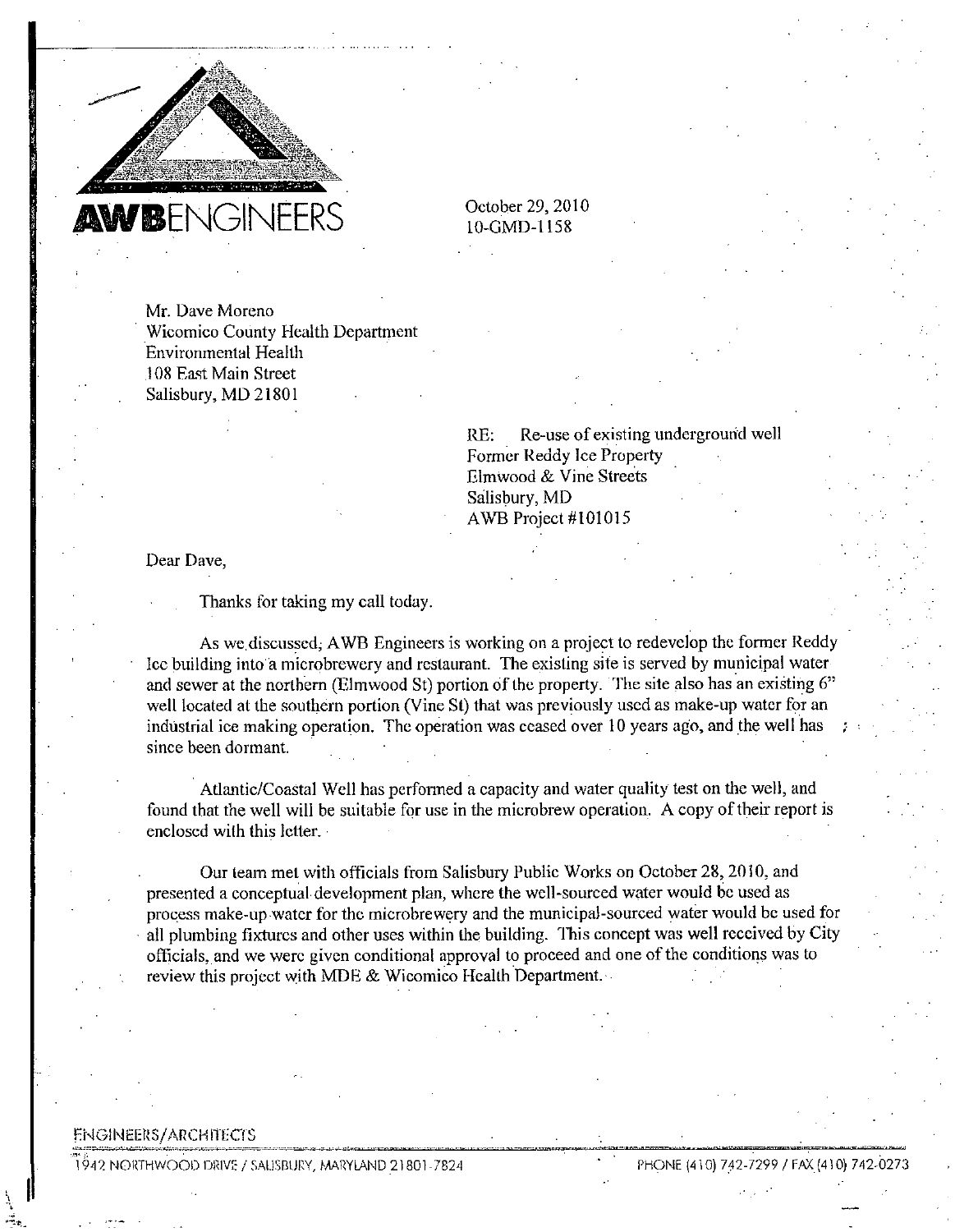**Ar**: Dave Moreno 10-GMD-1158  $P$ age 2 of 2

Based on our conversation, you stated that, since the use is a process use and that the planned water removal rate was below the 5000 gallons per day exemption level (controlled by MDE), that their usual he no objections b  $MDE$ , that their would be no objections by your agency and no permitting would be required

I have spoken with Mr. John Anthony of MDE today, and we will be making application for an exemption from the MDE water appropriations permit

Thanks for your help in this matter. If you have any question, please contact me at  $(410)$ 742 7299

Regand:

G. Matthew Drew, P.E. Ezec Vice President

CC (with Attach):

Spoken with Mr. John Anthony of MDE today, and the MDE water appropriations permit.<br>
for your help in this matter. If you have any que Regards<br>
(Concepts)<br>
(G. Matthew Drew<br>
Exec. Vice Preside<br>
th Attach):<br>
Mr. Todd Van Ge Mr. Brent Miller, Sperry Van Ness Mr. Dallas Baker, Salisbury Public Works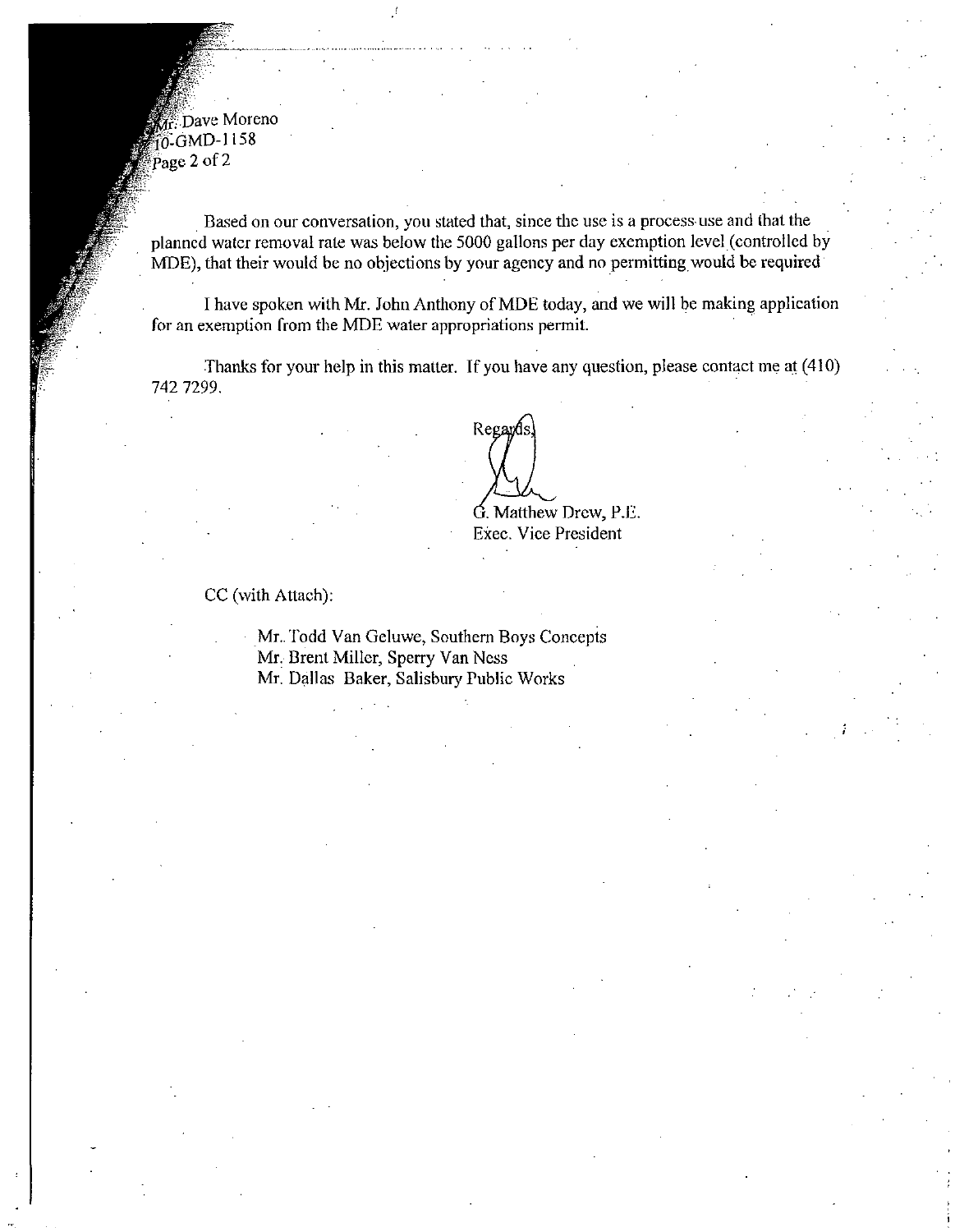